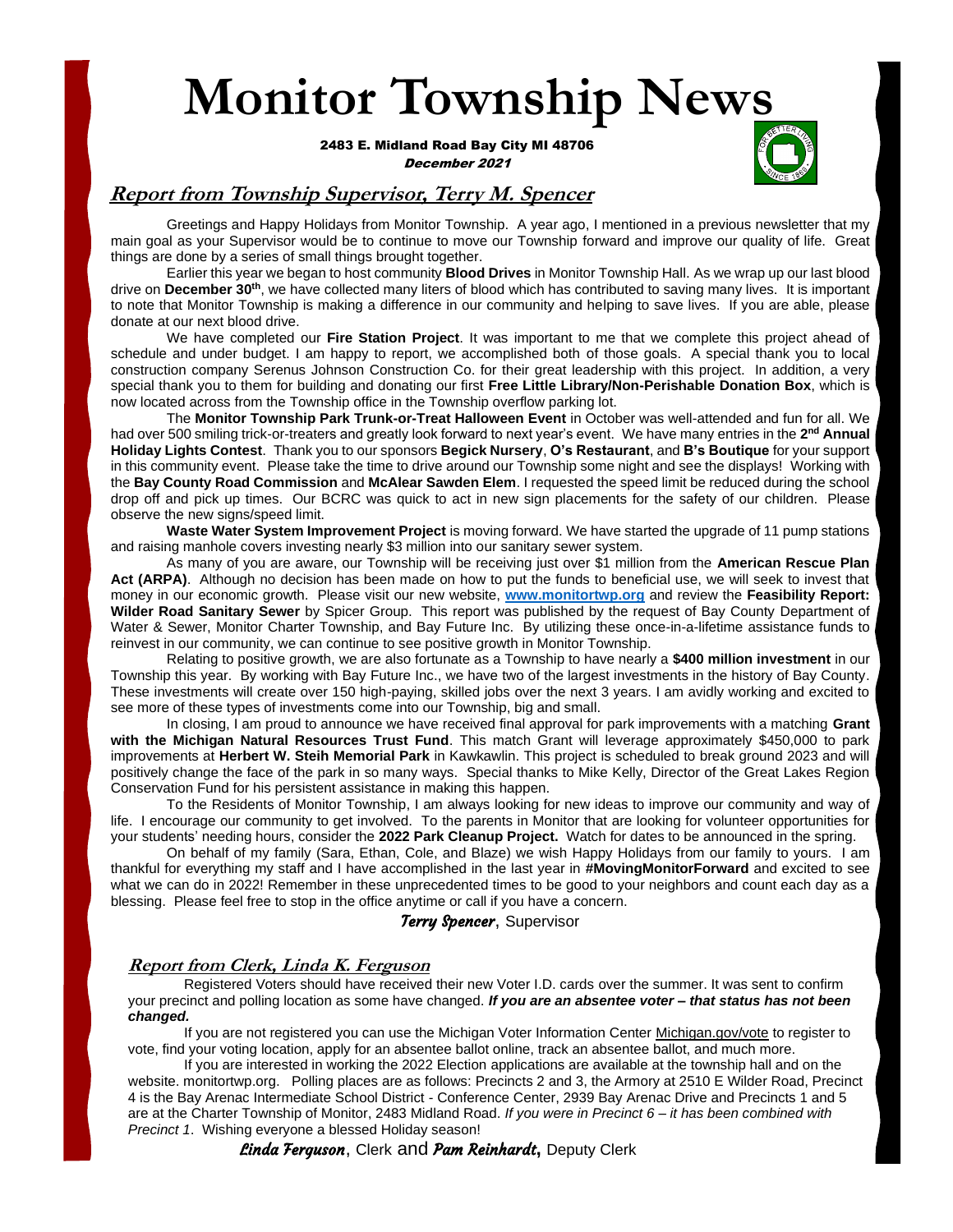#### **Report from Township Treasurer, Sue Pike**

Treasurer's Office Hours for 2021-2022: Monday thru Friday 9am – 12pm & 1pm – 4pm Office Closed Dec 24 & 27th and 30th 2021 - Jan 3, Jan 17 and February 21 of 2022. As we enter a New Year, here are few reminders for Winter Tax Season:

Winter Taxes will be mailed out December  $1<sup>st</sup>$ , be sure to review carefully for any corrections. Taxes are not forwarded in the US mail, so for you snow birds… please stop in to see the assessor to have your address changed to your December address, and again when you return to your summer address. If you do not receive your tax bill by the 10<sup>th</sup>, please call our office to verify your address and to have a duplicate sent.

Partial payments are accepted. Cash, Check and Money Orders are preferred payments. **Credit Cards are accepted online or by phone**. See our website [www.monitortwp.org](http://www.monitortwp.org/) and click on Department, Treasurer and the link for credit card payments. To pay by phone, please call 855-786-5317 and follow the phone prompts. Please remember payments must be received by due date—allow 3-5 business days for the transaction to process. Late payments will be assessed a late fee. **WE DO NOT ACCEPT POSTMARKS.** Winter Tax is due February 14, 2022. Payments must be in office by due date to avoid penalty and interest.

Thank you to all of you who used our drop box located in the parking lot for after-hour convenience. We check it twice a day to make sure that your payments are applied promptly. If paying by mail, your tax bill includes your receipt. Please tear off at the bottom and mail with your payment. Keep the top portion for your receipt. Additional **copies are .35 each**. To our residents that requested a stamped paid receipt, be sure to include your stamped, self-addressed envelope with your payment. All checks **MUST include your phone number**. We find many errors in checks and by having a phone number to call we can have them corrected before they hit the bank for transposed number errors to avoid a NSF fee, so please include your phone number on all checks.

If your taxes are in **Escrow,** we mail you a copy of your tax for income tax purposes. Those who have **Deferred your taxes**, please remember that payment is due by February 14, 2022.

As a service to the community, we issue cat and dog licenses for the county and will be available at the tax window. Please have your rabies certificate present to issue your pet a license. Wishing you all a Merry Christmas and a Happy New Year! It is a pleasure to serve you!

#### Sue Pike, Treasurer

#### **Report from Fire Chief, John Kramer**

#### *Greetings from your Fire Department:*

Well, it has been a very busy year for us. As you know we moved into our beautiful new building and had our ribbon cutting ceremony and open house on October 10<sup>th</sup>. This was a great project and is something the community can be proud of for a very long time. We are getting situated and acclimating to the new systems and workings. It is very efficient, and our operation level is at its highest and most effective in years. We take our job very seriously and protect your equipment and keep it clean and working smoothly. The firefighters are proud of this and will continue to keep improving our service every day. We would like to remind you that the entrance is now on the north side of the building. When you enter there is a button on the wall that you push, and it will alert us that you are there, and someone will be there shortly. Our run calls are not slowing down so there will be times that you will come to see us and we may not be there. Feel free to call and leave a message and we will return your call as soon as we return from our run. Thank you for your support with this project.

Burning permits are still done over the phone for the remainder of the year. Just call us at 684-6320 and we will issue them over the phone. You can still come down to get one if you wish. Most likely after the first of the year we will return to normal, and you will have to come to the station to get one. This is due to the way the ordinance is written. We hope to improve this service in the future to make it easier on you so please have patience while this is a work in progress. Please remember that in Monitor Twp. You must get a burning permit issued by the fire dept. to burn your leaves, tree branches, etc. It is illegal to burn grass and garbage. You need a permit to burn your ditches. We follow the DNR web site which mandates us and our permits. If they close the window, we must stop issuing permits until they open it up again. Be considerate of your neighbors and watch the direction your smoke is going. If it goes into your neighbor's home and we get a call, we will come and assess the situation and may require you to extinguish the fire until another day when conditions are good. Sue Pike**, Treasurer**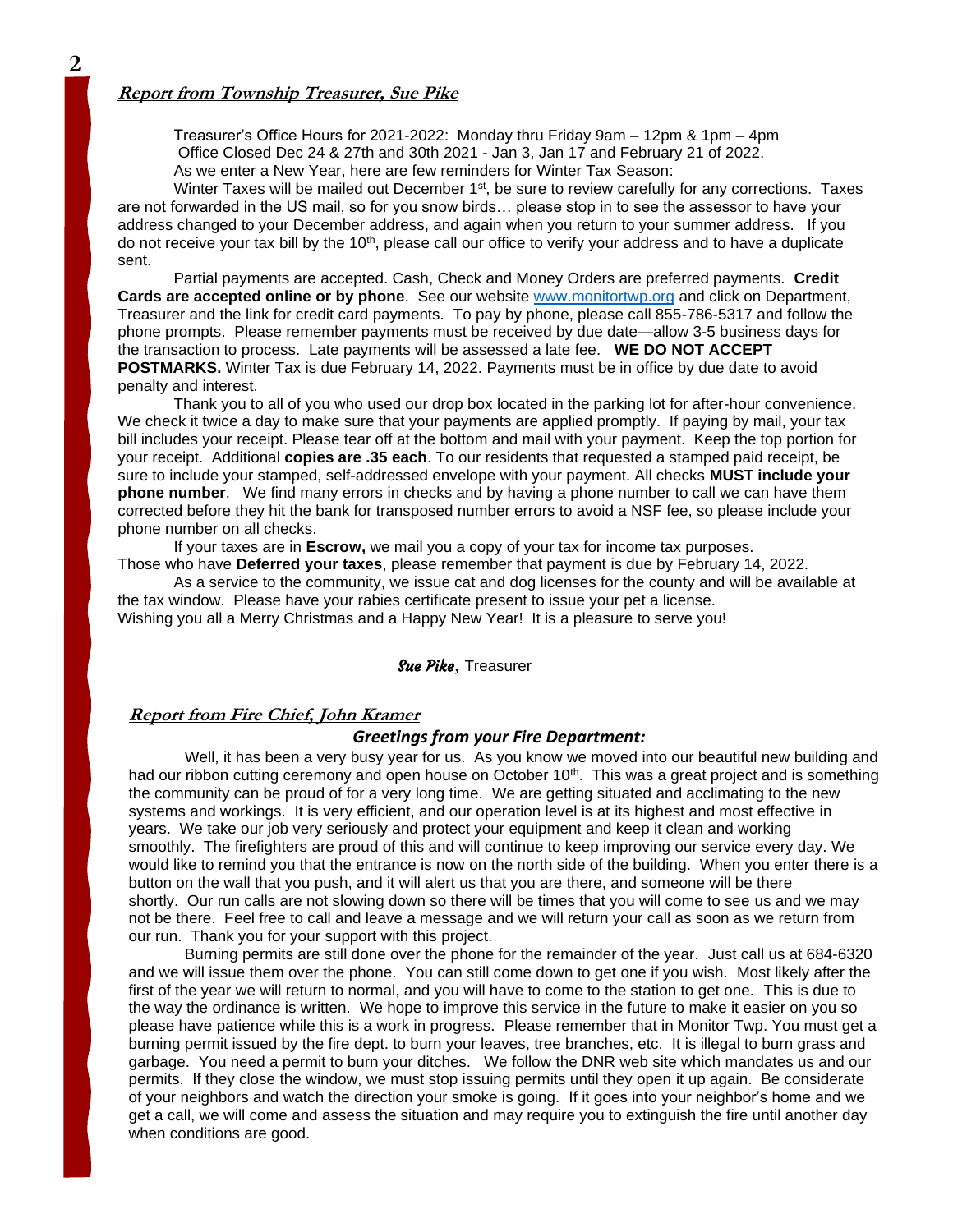#### **Report from Fire Chief, John Kramer cont.**

It is the holiday season and as always, we ask you to always practice fire safety. If you are deep frying a turkey, do it outside and away from your home. Do not over fill the pot with oil. Have an extinguisher at hand in case something goes wrong. When putting up Christmas lights and decorating your tree, please remember these few safety tips. Water the tree often. Do not use open flame decorations near or on the tree. Make sure your Christmas lights are in good shape and the wires are not frayed. Do not run your extension cords under rugs or carpeting. The wires generate heat and can catch fire easily.

Clean your fireplaces and make sure you have a good screen to keep popping embers from landing on your floor or carpeting. Always clean your chimney in the fall to prevent the chimney from catching fire.

Check your smoke alarms and replace batteries when needed. Have a safe and happy holiday season and are here for you and your fire service needs.

Stay safe out there.

#### Chief John R. Kramer





#### **Monitor Township Park**

The Park bathrooms have closed for the season but residents are still encouraged to walk their dogs year-round. Please pick up after your pet in order to keep our park clean for everyone. Park bathrooms will open May 1, 2022. Pavilion Reservations Begin: January 4, 2022.

#### **2022 Trash/Recycling Pickup Reminders**

In order to keep the edges of the **new roads** from breaking up and the curbs in subdivisions from being disturbed, the Bay County Road Commission has asked that you **please put your trash carts, yard waste and recycle containers in front of the curb on the asphalt in subdivisions. On the local roads, put the containers at least halfway onto the asphalt.**

**Yard Waste Begins: April 1, 2022**

#### **Township Elected Officials & Administrative Staff**

| <b>■</b> Supervisor     | <b>Terry Spence</b>  |
|-------------------------|----------------------|
| Clerk                   | Linda Fergus         |
| Deputy Clerk            | Pam Reinhar          |
| Treasurer               | Sue Pike             |
| Deputy Treasurer        | Josie Hill           |
| Assessor                | <b>Beth Patterso</b> |
| Asst. Assessor          | Heidi Guerra         |
| <b>Building Asst.</b>   | Carol Goodwi         |
| Admin Sec.              | Diane Peters         |
| Trustee: Gary A Brandt  |                      |
| Trustee: Tina McCulloch |                      |
|                         |                      |

**Report from the Sheriff Department**

Remember, if you are going out of town for the winter or the holidays stop by the township office to fill out a Vacation House Check Form and have your business or home checked and patrolled periodically when personnel and time are made available.

#### **Have a Safe Holiday and Drive Safe!**

**Sheriff Dept. (989) 684-7203 ext 112**

er [supervisor@monitortwp.org](mailto:supervisor@monitortwp.org) on [clerk@monitortwp.org](mailto:clerk@monitortwp.org) dt deputyclerk@monitortwp.org [treasurer@monitortwp.org](mailto:treasurer@monitortwp.org) deputytreasurer@monitortwp.org on [assessor@monitortwp.org](mailto:assessor@monitortwp.org) asstassessor@monitortwp.org in [building@monitortwp.org](mailto:building@monitortwp.org) [office@monitortwp.org](mailto:office@monitortwp.org) Trustee: Earl Arnold Trustee: Bob Walsh

## **January---June 2022 Meeting Dates Township Board January 10 February 14 March 14 April 11 May 9 June 13 Planning Commission January 4 February 1 March 1 May 3 June 7 Zoning Board of Appeals January 20 February 17 March 17 April 21 May 19 June 16**

# **Township Hours & Building Department Info**<br>Office Hours 9am-12pm & 1 pm-5pm

П П П

П п П П

**Office Hours 9am-12pm & 1 pm-5pm Tax Collection Hours 9am-12pm & 1 pm-4pm Assessor Beth Patterson 8am-12pm & 1 pm-5pm Building Department 8am-12pm Dave DeGrow Building Inspector David Rochow Zoning Enforcement Electrical Inspector Frank Bryden Plumbing & Mech Inspector Dell Bedford Township Office Phone number 989-684-7203**